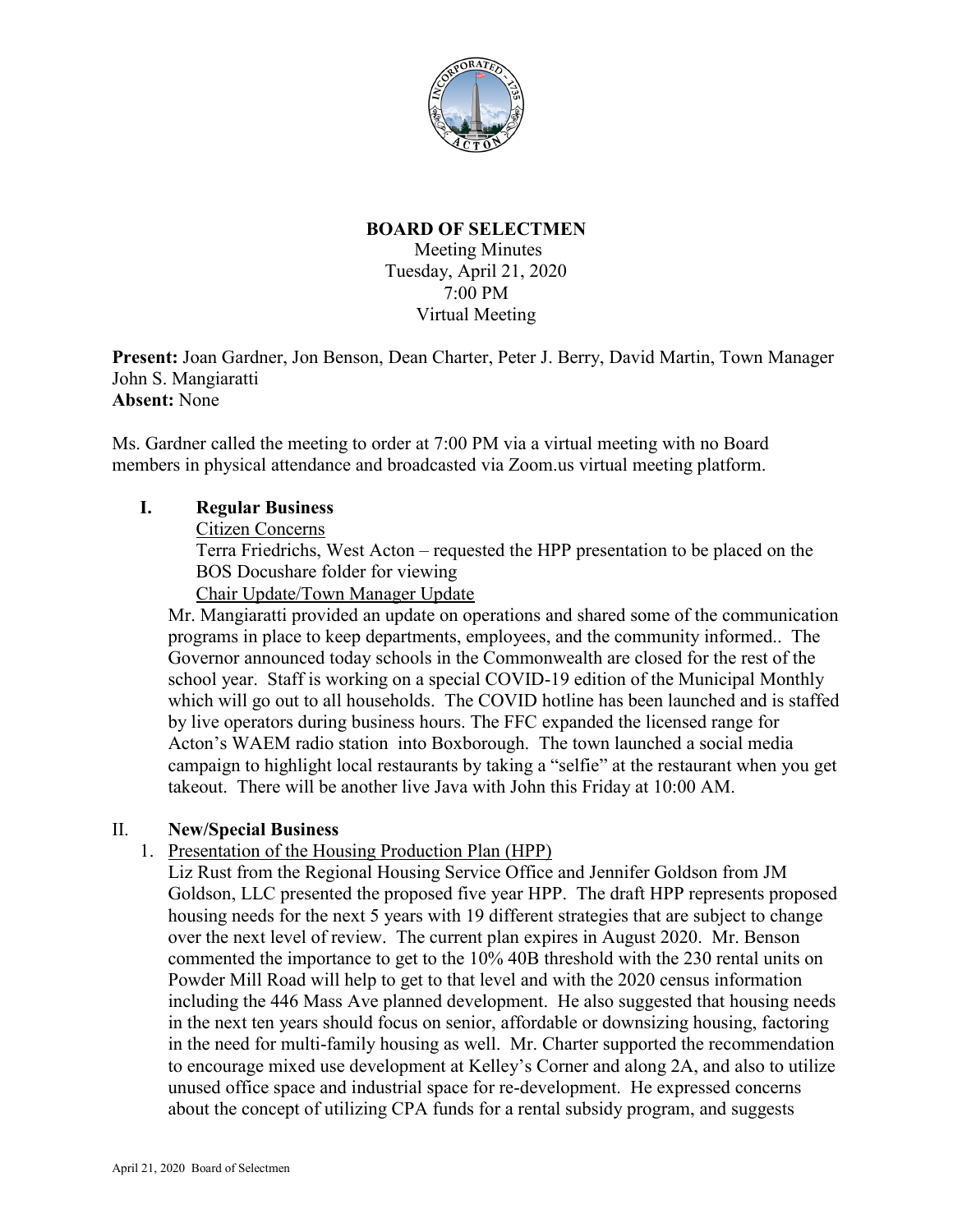

removing it from the draft plan. Mr. Martin commented the most important factor in housing to keep seniors in town and to sustain our safe harbor status and progress towards the 10% threshold. Mr. Berry is supportive of using on CPA funds for rehabbing current housing units for accessibility which would count towards subsidized housing inventory. Public comments included questions on land availability in South Acton, sustainability efforts, conservation clustering to preserve open space, coordinating with Acton Water District to ensure enough water supply with expected population increase from building new housing, requesting to extend the comment period, adjustment on language referring to "extremely low income" vs. "low income", more outreach for comment period on the draft via social media and town website, rehabbing existing units to preserve open space, , encouraging CPA funds to support low-income residents, environmentally sustained construction, Kelley's Corner housing, and encourage housing for the elderly and disabled community.

2. Review Draft Warrant for Annual Town Meeting

Mr. Mangiaratti updated the Board regarding the Town Meeting article related to 127 Strawberry Hill Road (releasing the restriction placed in 1986). The article has been revised. Selectmen will already have authorization to acquire the easement but do not have the authority to release the restriction. Once Town Meeting approves the release, then the Selectmen can increase the site distance. **Mr. Benson moved to recommend article 31 related to Strawberry Hill Road as amended, Mr. Martin seconded. Mr. Charter called roll:**

**Mr. Berry – aye Mr. Benson – aye Mr. Martin – aye Ms. Gardner – aye Mr. Charter – aye The motion carried.**

3. Review Concepts for Small Business Relief Measures

The Board reviewed a list of potential programs and proposals developed to assist local businesses. The proposal included liquor license fees adjustments, Common Victualler license fee adjustment (waiving fees), reallocation of meals tax revenue for targeted economic development programs, local grants to assist rental fees for vacant storefronts, easing of signage rules for businesses and possibly waive sign fees, returning donations for Fourth of July celebration, property tax abatements, zoning changes regarding drivethru windows. The Board discussed the proposal to allow direct sale of stock from restaurants similar to grocery stores to assists restaurants during the pandemic.

**Mr. Charter moved that the Board of Selectmen authorize the Town Manager to work with Town Counsel to investigate suspending enforcement of the town sign bylaw until the end of the COVID emergency, Mr. Berry seconded. Mr. Charter called roll:**

**Mr. Benson - aye Mr. Berry - aye**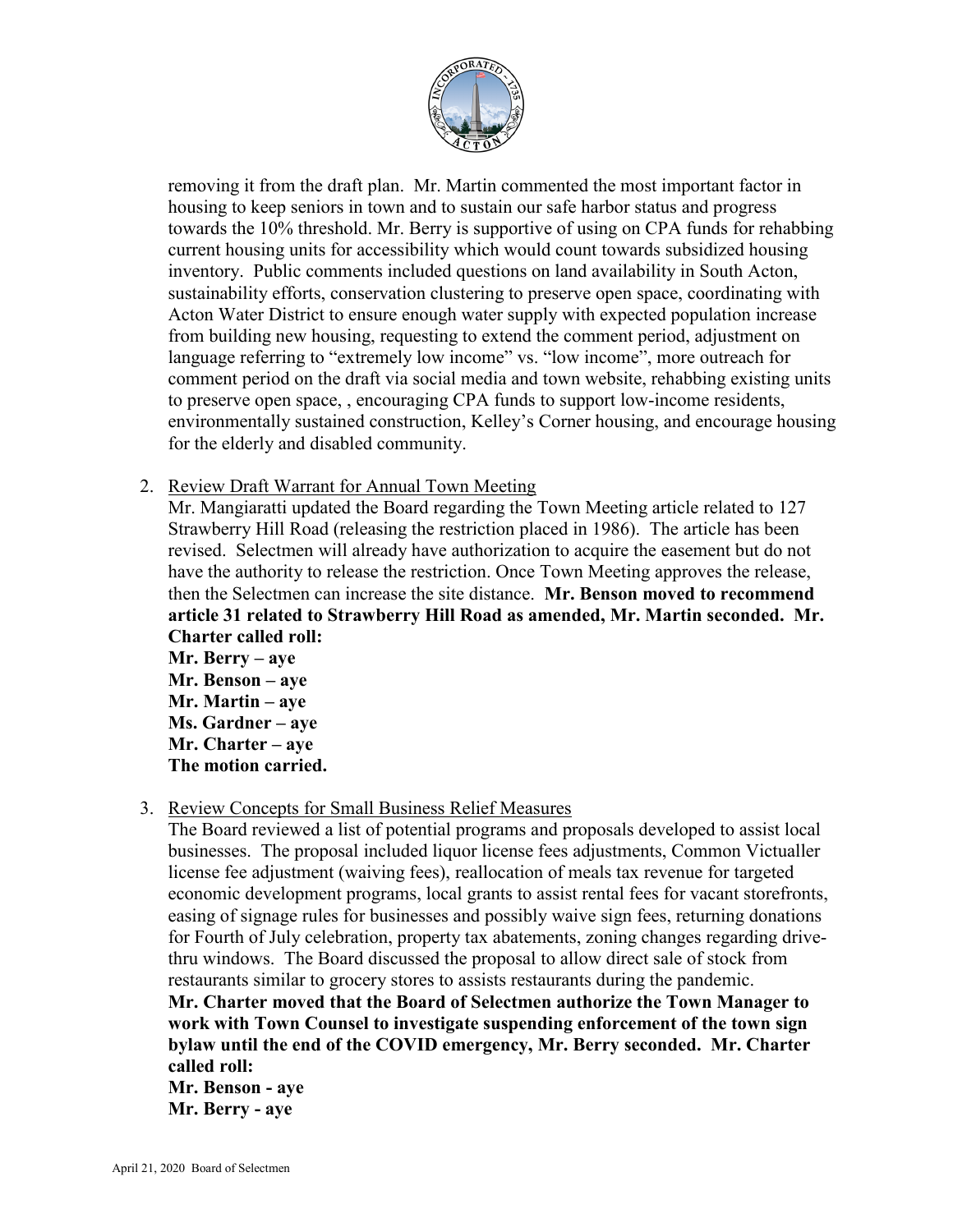

**Mr. Martin - aye Ms. Gardner - aye Mr. Charter – aye The motion carries.**

Mr. Mangiaratti will work with the EDC regarding the signs, and will work with the Board of Health for input on restaurants selling groceries. The Board will reach out to the EDC and the Finance Committee on their input on refunding liquor license fees. Mr. Mangiaratti will look into the use of the revenue from the meal tax.

4. Discuss Town Events and 4<sup>th</sup> of July Celebration

Mr. Mangiaratti discussed the reduction in the Recreation Revolving fund, and also the concern of the public health risk with large gatherings, the recommendation from the Recreation Department and Land Use to not recommend holding events at NARA until July 15th. Board members agreed that the events should be cancelled. Mr. Mangiaratti will work with ActonTV to run previous Fourth of July events on both channels in its place.

5. Discuss Acton Boxborough Farmers Market (ABFM)

ABFM requested to use the Pearl Street location from the previous location at Windsor and Pearl. Mr. Martin was concerned about the location due the number of people and vendors, and requests to see how they would set up with social distancing in place. Mr. Mangiaratti mentioned that the ABFM is working with the Board of Health to address public health concerns. Mr. Mangiaratti will work with the BOH and revisit topic at next meeting. Mr. Martin suggests relocating to another location that has more space, such as the train station parking lot as an option.

# **III. Consent Items**

**Mr. Benson moved to approve consent items 8 and 9, Mr. Martin seconds. Mr. Charter called roll:**

- **Mr. Benson – aye**
- **Mr. Berry – aye Mr. Martin – aye Ms. Gardner – aye Mr. Charter – aye**

**The motion carried.**

**Mr. Benson moved to adjourn, Mr. Martin seconded. Mr. Charter called roll:**

**Mr. Benson – aye Mr. Berry – aye Mr. Martin – aye Ms. Gardner– aye Mr. charter - aye – aye The motion carried. Meeting adjourned at 9:48 PM.**

**Documents and Exhibits Used During this Meeting**